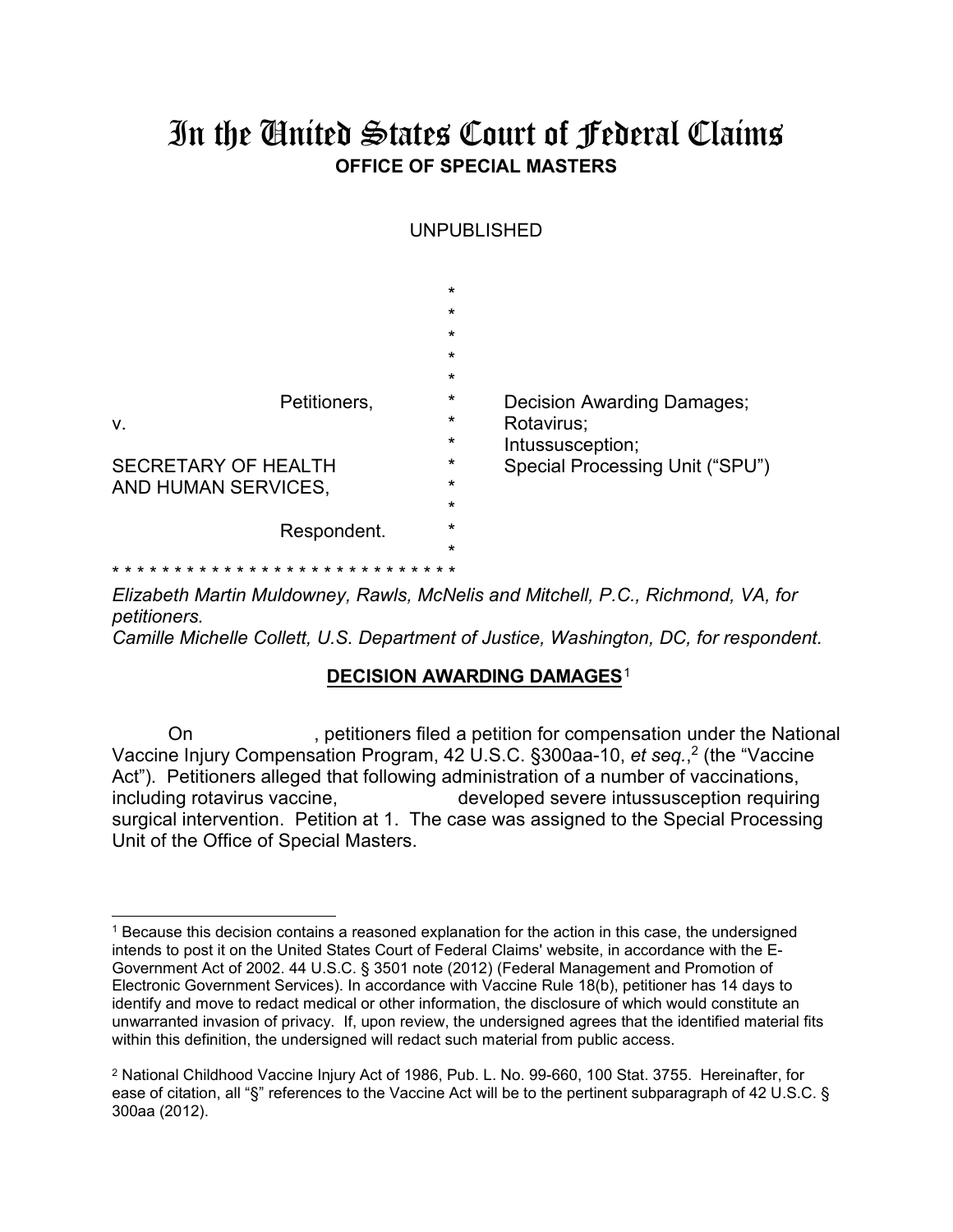On **Entitlement was issued finding petitioners entitled** to compensation based on respondent's concession. (ECF No. 26.) On , the undersigned issued a ruling on pain and suffering finding that petitioners are entitled to \$144,000.00 for past pain and suffering and \$1,000.00 per year over for his future pain and suffering, as well as \$5,992.21 in past unreimbursable medical expenses. (ECF No. 34, p. 9.) The undersigned ordered the parties to file a joint status report converting the award for future pain and suffering to a net present value. (*Id*.)

On , the parties advised that they are unable to agree on a net present value (ECF No. 35) and on , submitted briefs regarding their respective views on the appropriate reduction to net present value (ECF Nos. 37-38). Respondent proposes to apply a net discount rate of 2% for all years. (ECF No. 38.) This results in a net present value of \$39,219.67. (*Id*.) Petitioners, however, wish to apply a net discount rate of 1% for followed by a net discount rate of 2% applied for . (ECF No. 37, p. 1.) This results in a net present value of \$40,235.10. (*Id*.) Citing the current 10, 20 and 30 year treasury rates, petitioners argue that applying a lower net discount rate in the near term is appropriate due to historically low interest rates. (ECF No. 37, p. 3.) Respondent does not address petitioners' contention, but argues that the 2% rate has been consistently used by respondent and routinely accepted by petitioners in the Vaccine Program and that these petitioners should be treated similarly. $3$  (ECF No. 38, p. 3.)

Although the undersigned is sympathetic to respondent's argument in favor of consistency, it would be unjust to hold these petitioners to prior petitioners' agreements for expediency alone. Petitioners' representations regarding current interest rates are unrebutted and their proposed reduction is within the bounds of what has been applied in prior cases where the reduction to net present value was contested.[4](#page-1-1) Therefore, consistent with petitioners' approach, the undersigned concludes that the net present value of petitioners' award for future pain and suffering is \$40,23[5](#page-1-2).10.<sup>5</sup>

<span id="page-1-0"></span><sup>3</sup> Respondent stresses in particular that a 2% net discount rate was applied in the *Brooks* case, which the undersigned characterized as "factually indistinguishable" from the instant case and upon which the instant award was modeled. (ECF No. 38, p. 3.) Significantly, however, the discount rate applied in *Brooks* was determined by agreement of the parties.

<span id="page-1-1"></span><sup>4</sup> *See, e.g. Childers v. HHS*, No. 96-196V, 1999 WL 159844 (Fed. Cl. Spec. Mstr. Mar. 5, 1999)(noting that the Supreme Court has approved the use of net discount rates of between 1-3%, but applying the 1% in light of legislative history suggesting that the Vaccine Program was intended to compensate with generosity); *Watkins v. HHS*, No. 88-66V, 1990 WL 608695 (Fed. Cl. Spec. Mstr. May 10, 1990)(finding an economist's use of a 1% net discount value to be reasonable); *see also Jones and Laughlin Steel Corp. v. Pfeifer*, 462 U.S. 523 (1983)(approving discount rates of between 1-3% in the context of future lost earnings).

<span id="page-1-2"></span><sup>5</sup> The undersigned stresses that this is not a finding that respondent's proposed discount rate of 2% is unreasonable. *See, e.g. Watkins v. HHS*, No. 95-154V, 1999 WL 199057 (Fed. Cl. Spec. Mstr. Mar. 12, 1999)(applying a 2% net discount rate in the context of future lost earnings).